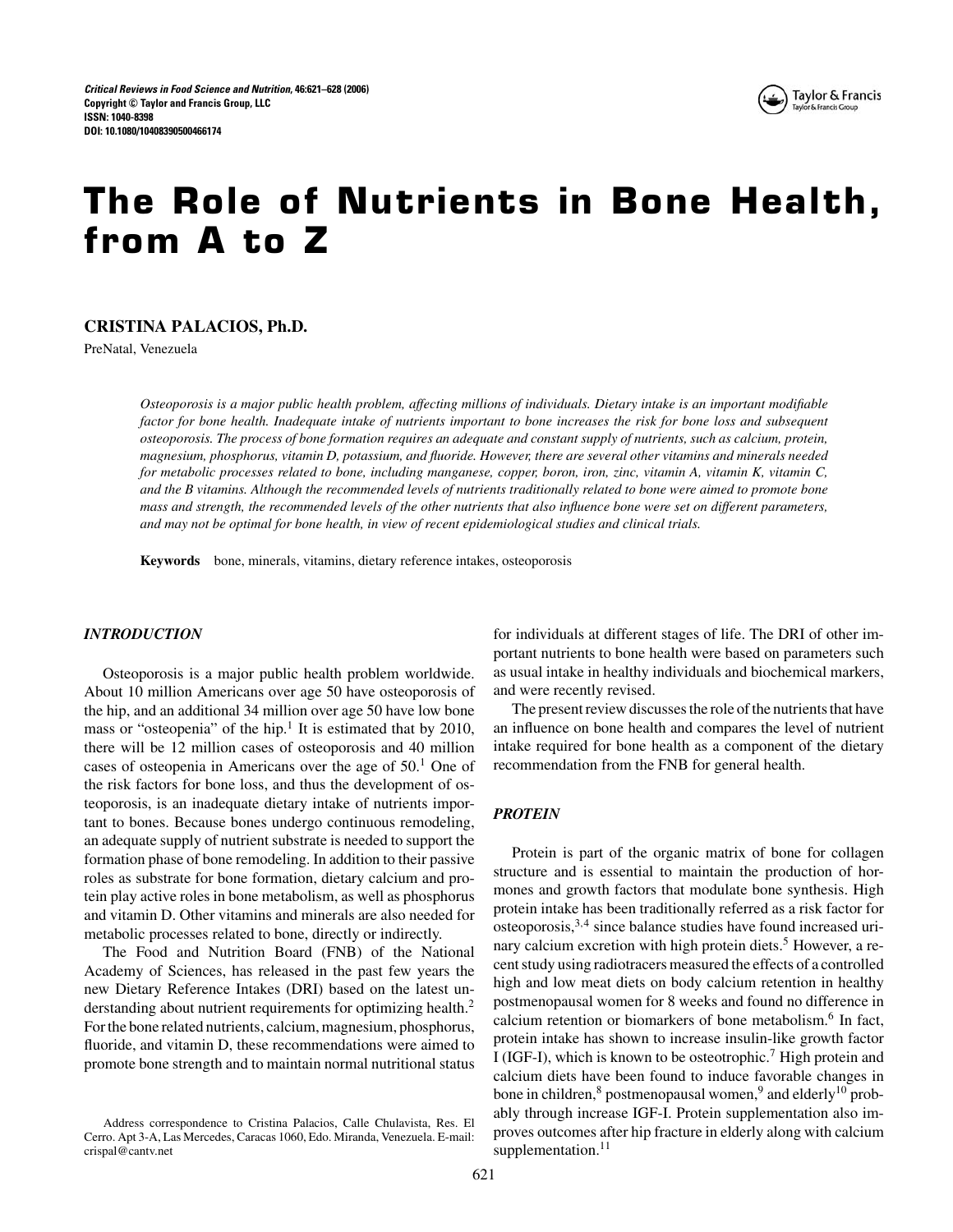The Recommended Dietary Allowance (RDA) for protein was established at 0.8 grams of protein per kilogram of body weight.<sup>12</sup> This level was set to provide a standard of sufficient protein to prevent deficiency and disease, using nitrogen balance and the factorial method to estimate nitrogen obligatory losses. In young women, varying protein intake from 0.7 kg/body weight, 1 kg/body weight, to 2.1 kg/body weight showed that the high level of protein intake increased bone resorption and urinary calcium excretion with no concomitant increase in bone formation, while the low protein intake decreased calcium absorption and increased PTH.<sup>13</sup> In contrast, the medium protein intake did not change any of these factors. This medium level is higher than current recommendations.

#### *CALCIUM*

Calcium is one of the main bone-forming minerals and 99% of the body's calcium resides in the skeleton. There is now substantial evidence that adequate dietary calcium maximizes peak bone mass early in life<sup>14,15</sup> and prevents bone loss later.<sup>16,17</sup> A recent review of the benefit of calcium on bone throughout the lifespan showed that 52 out of 54 randomized, controlled intervention trials increasing calcium intake led to increased calcium balance, increased bone gain during growth, reduced bone loss in later years, or reduced fracture incidence.<sup>18</sup> This review also showed that 64 out of 86 observational studies also showed a positive link between calcium intake and bone mass in children, young adults, and postmenopausal women. Two metaanalysis of randomized, controlled trials have shown that calcium supplementation reduces the relative risk of hip fracture by 25–70%,19 vertebral fractures by 23% and nonvertebral fractures by 14%.20 However, the benefits of calcium supplementation in bone is more apparent in those with habitual low calcium intake and these benefits disappear once calcium supplementation is removed, suggesting a need for adequate calcium intake throughout life.

Calcium recommendations were set at levels associated with the development of maximal peak bone mass during growth and the lessening of bone loss thereafter at 1300 mg/d for adolescents, 1000 mg/d for adults, and 1200 mg/d for 51 y and older.21 These levels were based on maximum retention of calcium, the intake which provides no additional benefit in retention, within the genetic potential. Data from calcium retention in balance studies at different ages, and from randomized clinical trials, cross-sectional, and epidemiological studies measuring bone mineral density (BMD) changes over time were taken into consideration.<sup>14</sup>−17,22−<sup>38</sup> Studies in menopausal and postmenopausal women have shown that intakes above 1 g/d, which is approximately the adequate intake (AI), leads to higher BMD, lower bone loss, and positive calcium balance.<sup>18</sup>

#### *PHOSPHORUS*

Phosphorus is an essential bone-forming element because it is required for the appropriate mineralization of the skeleton. A

depletion of phosphorus leads to impaired mineralization, however, there is little evidence that in healthy individuals, dietary phosphorus affects the incidence of osteoporosis. There is more concern on the effects of high dietary phosphorus on bone, especially if combined with a low calcium diet. A diet high in phosphorus and low in calcium increased parathyroid hormone  $(PTH)$  levels in young adults after 4 weeks,  $39$  but these effects are also shown with a low calcium diet alone.<sup>40</sup> Human studies showed no effect on bone with phosphorus supplementation.<sup>41</sup> Another concern is the rise in phosphorus rich carbonated drinks consumption on bone health, which has been association with an increase in fracture rates and lower bone mass in adults.42,<sup>43</sup> However, Heaney and Rafferty<sup>44</sup> showed negligible effects on calcium excretion with consumption of these drinks and concluded that the skeletal effects of carbonated beverage consumption are likely due primarily to milk displacement. Healthy individuals can adjust to a wide range in phosphorus consumption, whereas their ability to adapt to low calcium intakes appears to be limited, therefore, the ratio of phosphorus to calcium intake seems to be more important in bone health than the absolute intake of phosphorus.45,<sup>46</sup>

Nutritional recommendations were based on maintaining phosphorus balance and normal serum phosphate levels in adults, thus setting this level at 1250 mg/d for adolescents, 700 mg/d for adults, and 580 mg/d for 51 y and older.<sup>21</sup> The serum phosphate levels are directly affected by dietary intakes, and levels above the lower end of the normal range are considered adequate phosphorus intake to meet cellular and bone formation needs of healthy individuals.

# *MAGNESIUM*

Approximately 60% of the magnesium in the body is in bone. Magnesium influences mineral metabolism indirectly through its role in ATP metabolism and as a cofactor for over 300 enzymes, and by direct effects on bone quality by decreasing hydroxyapatite crystal size, thereby preventing larger, more perfect mineral crystals that result in brittle bone. As with calcium, magnesium is at risk for being deficient in the diet. Deficiency of this mineral could affect bone growth, osteoblastic and osteoclastic activity, osteopenia, bone fragility, and alter calcium metabolism.47 In addition, it was suggested that high calcium diets could intensify magnesium deficiency, but long term balance studies do not support this.<sup>48</sup> The scant clinical data available support a relationship between dietary magnesium and bone at different sites.<sup>49,50</sup> Magnesium supplementation has also been found to increase BMD after  $1-2$  y in menopausal women,<sup>51</sup> in postmenopausal women, $52,53$  and reduce bone turnover in men.54 However, a study in 89,717 postmenopausal women age 50–79 years enrolled in the Women's Health Initiative found that those in the highest quintile of magnesium intake had the highest rate of wrist/lower arm fractures.<sup>55</sup> Therefore, the data on the relationship between magnesium intake and bone is still inconclusive.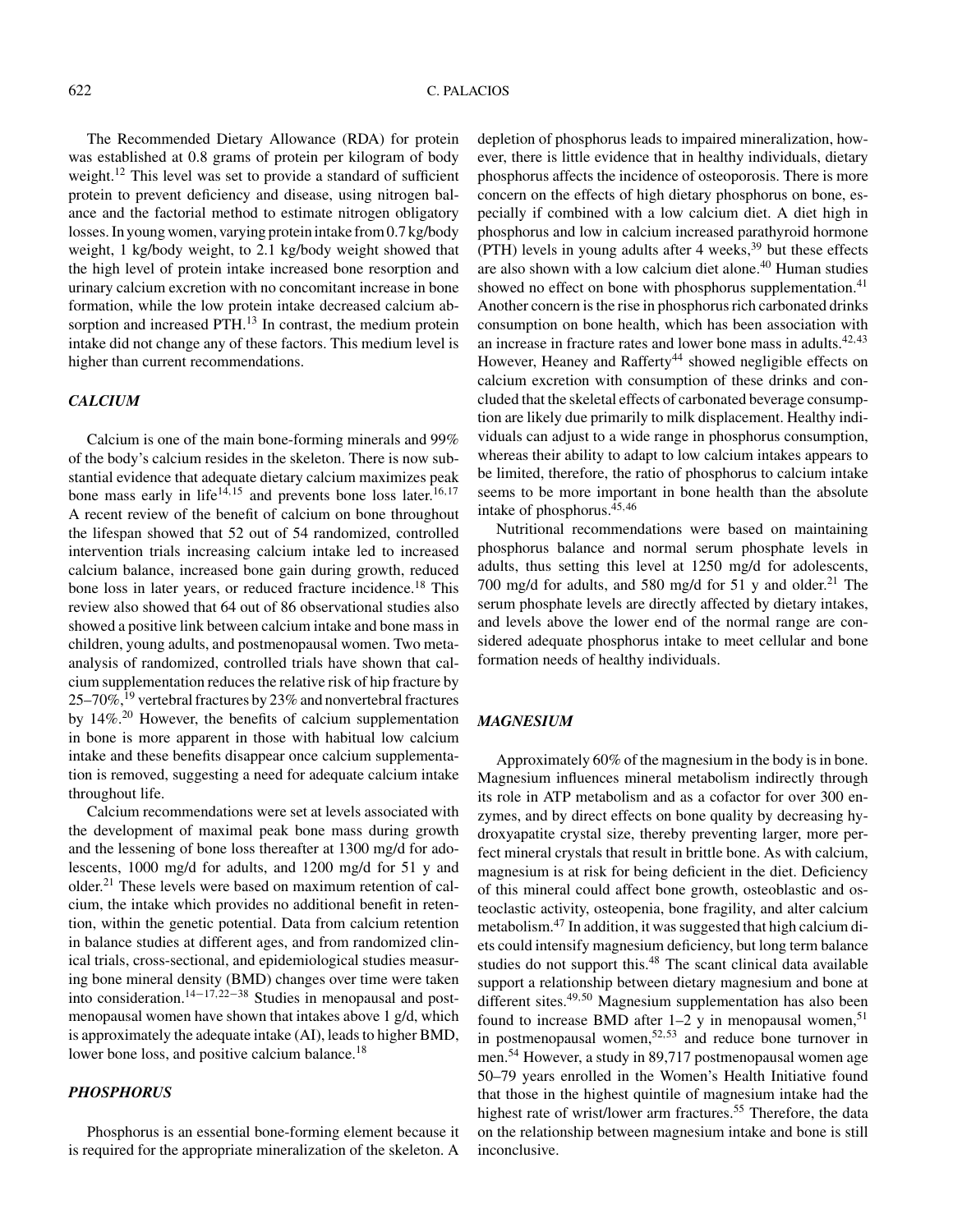The RDA for magnesium was increased based on the results of recent, tightly controlled balance studies that utilized more accurate methods of measuring magnesium.21 The RDA, set to meet tissue needs and offset losses, was established at 310 and 400 mg/d in 19–30 y, and 320 and 420 mg/d in >30 y, in females and males, respectively. Studies in menopausal women and in the elderly have shown that intakes close to the RDA are related to greater BMD and lower bone resorption,  $49,50$  and suppression of bone turnover in young men.54

#### *FLUORIDE*

Fluoride in bone can replace the hydroxyl groups in the hydroxyapatite crystal to form the less soluble fluoroapatite, which increases the crystallization size. Drinking water fluoridation has been long used in the prevention of dental caries, but may also positively or negatively affect bone. Greater BMD has been reported in populations with fluoridated water at 1 ppm,<sup>56</sup> with a decrease in overall fracture risk.<sup>57</sup> However, >4.32 ppm fluoride in water increases the risk.<sup>56</sup> High fluoride concentrations also stimulate osteoblast activity, and this has been the rationale for using fluoride supplements in fracture prevention. Studies using high levels of fluoride salts (>50 mg/d) have found inconclusive results in the prevention of fractures.<sup>58,59</sup> However, lower levels (11–20 mg/d) appear to decrease vertebral fracture risk and increase spine, lumbar, and femoral neck BMD.<sup>60,61</sup> This suggests that excessive fluoride may lead to very large crystals and bone may become brittle and more fragile but lower levels of fluoride in water and in supplements could be beneficial to bone.

The AI for fluoride was based on estimated intakes that have been shown to reduce the occurrence of dental caries most effectively without causing the unwanted side effect of dental fluorosis.<sup>21</sup> These levels (3 mg/d in women and 4 mg/d in men) have been shown to lower fracture risk and increase BMD in adults. $56,62$ 

# *ZINC*

Zinc is needed for osteoblastic activity, collagen synthesis, and alkaline phosphatase activity. Low serum zinc levels and excessive urinary zinc excretion appears to be related to osteoporosis, <sup>63, 64</sup> but the data is not yet conclusive. The elderly population may be at higher risk of zinc deficiency since this group has low serum zinc values.<sup>65</sup> A 2-y clinical study in postmenopausal women, calcium supplementation plus zinc, copper, and manganese resulted in greater gain in bone compared to calcium alone.66 Zinc supplementation has also shown to improve height gain<sup>67</sup> and bone and collagen synthesis<sup>68</sup> of growth retarded children.

Since a sensitive indicator of zinc nutritional status is not readily available, the RDA for zinc was based on a number of different indicators of zinc nutritional status and represents the daily intake likely to prevent deficiency in nearly all individuals in a specific age and gender group.<sup>69</sup> The reported intake level of zinc associated with increases in BMD in postmenopausal women is higher  $(15 \text{ mg/d})^{66}$  than the current RDA (8 mg/d in women and 11 mg/d in men).

# *COPPER*

Copper influences bone formation, skeletal mineralization, and the integrity of the connective tissue. Lysyl oxidase, a copper-containing enzyme, is essential for cross-linking of collagen fibrils, thereby increasing the mechanical strength of the protein and forming strong, flexible connective tissue. Copper deficiency has been shown to decrease bone strength in animal studies.<sup>70</sup> In humans, copper supplementation for 2 years was associated with a reduction in bone loss in perimenopausal<sup>71</sup> and postmenopausal women.<sup>66</sup>

A variety of indicators were used to establish the recommended levels for copper, including plasma copper concentration, serum ceruloplasmin activity, superoxide dismutase activity, and platelet copper concentration. $69$  The RDA for copper reflects the results of depletion-repletion studies and was based on the prevention of deficiency (900 mg/d for adults). However, higher levels (2.5–3 mg/d) have been associated with greater BMD and lower bone loss in pre and post-menopausal women.66,<sup>71</sup>

# *BORON*

Boron may play role in bone health through the formation of steroid hormones, and therefore, it may be involved in the prevention of calcium loss and bone demineralization. It has been shown that boron supplementation markedly reduces the urinary calcium and magnesium excretion, increases serum levels of estradiol, $^{72}$  and increases calcium absorption, $^{73}$  in periand postmenopausal women. In college age females, boron supplementation was shown to be related to BMD.<sup>74</sup> Boron has also been related to vitamin D function by stimulating growth in vitamin D deficient animals and alleviating perturbations in mineral metabolism that are characteristic of vitamin D deficiency.75

No recommended levels have been set for boron, only upper limits of intake  $(20 \text{ mg/d})$ .<sup>69</sup> Because no data are available on the adverse effects of very high intakes of boron in humans, animal studies were used to extrapolate the upper limit. These studies were based on the effects of high boron intakes on reproductive and developmental function. The level of boron intake associated with gains in bone was about 3 mg/ $d^{73}$  well below this limit.

#### *MANGANESE*

Manganese is needed for the biosynthesis of mucopolysaccharides in bone matrix formation and is a cofactor for several enzymes in bone tissue. Manganese deficient animals have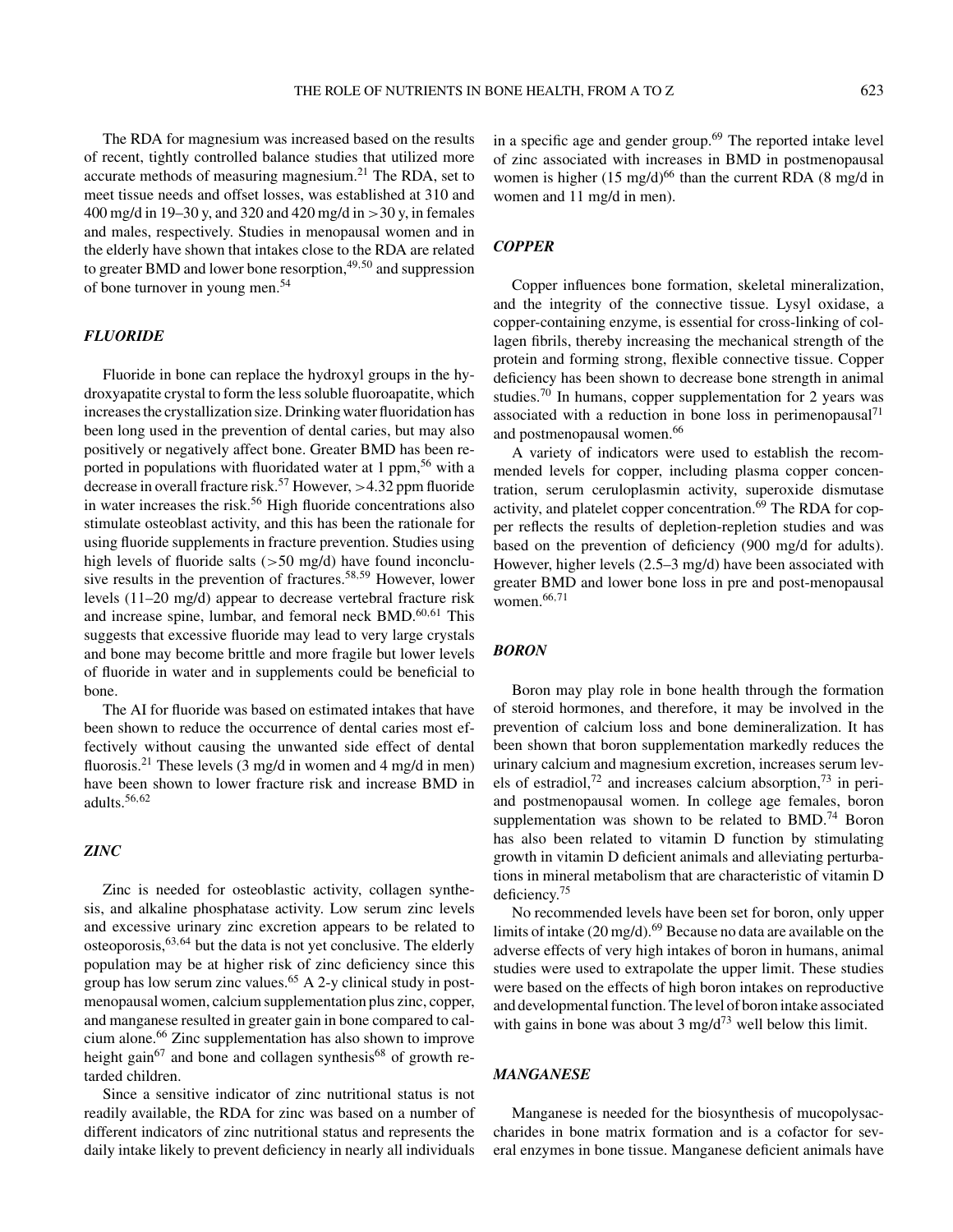alterations in IGF metabolism, growth, and bone.<sup>76</sup> Manganese supplementation, along with calcium, copper, and zinc resulted in greater gain in bone compared to calcium alone in postmenopausal women over a 2 year period.<sup>66</sup> More studies are needed to determine the impact of manganese supplementation alone on bone.

Manganese deficiency has not been documented in humans eating natural diets, therefore, the AI was based on average dietary intakes of manganese in healthy individuals.<sup>69</sup> Levels higher than the AI (1.8 mg/d in women and 2.3 mg/d in men) are associated with gains in BMD  $(5 \text{ mg/d})$ .<sup>66</sup>

# *POTASSIUM*

A high potassium intake, along with other nutrients present in fruit and vegetables, promote an alkaline environment, thereby reducing the demand for skeletal salts to balance the endogenous acid generated from acid producing foods, such as meats. By preserving calcium in bones, which might otherwise be mobilized to maintain normal pH, potassium rich foods may help prevent osteoporosis. Studies have shown a positive association between potassium intake and total BMD in perimenopausal women<sup>49</sup> and with hip and forearm BMD in the elderly.50 Moreover, clinical trials with potassium bicarbonate supplementation has shown a decrease in urinary calcium excretion, improved calcium balance, decreased bone resorption, and increased bone formation, $77,78$  while low potassium intakes increased bone resorption.49

The new potassium recommendations are 3500 mg/d for ages 1–3 y, 3800 mg/d for ages 4–8 y, 4500 mg/d for ages 9–18 y, and 4700 mg/d for ages 19 and older. These levels would benefit bone since the study by Tucker et al. showed that subjects consuming the highest quartile of potassium intake, about 3494–3999 mg/d, had significantly greater trochanter BMD in men and women compared to the lower quartiles.<sup>50</sup>

# *IRON*

Iron acts as a cofactor in enzymes involved in collagen bone matrix synthesis. Such enzymes are prolyl and lysyl hydroxylases, essentials in steps before crosslinking by the copperdependent enzyme lysyl oxidase. Iron is also a cofactor in 25-hydroxycholcalciferol hydroxylase, which is involved in transforming vitamin D to active form, thereby affecting calcium absorption. Iron-deficient animals have lower bone mass and mechanical strength compared to iron-replete rats. In humans, no significant associations have been detected between bone and iron status, however, a trend was observed in girls between BMD at the radius and serum ferritin.<sup>79</sup>

The RDA for iron was recently revised and was based on the prevention of iron deficiency and maintenance of adequate iron stores in individuals eating a mixed diet. $69$  No iron intake level has yet been related to bone in humans.

# *VITAMIN D*

Vitamin D is a critical nutrient for optimal bone health because it maintains serum calcium levels by increasing calcium absorption efficiency. Vitamin D insufficiency is associated with increased risk of hip fractures, especially in the elderly, due to less efficient skin synthesis and intestinal absorption, reduced sun exposure and intake. $80,81$  Hypovitaminosis D is now a major worldwide public health problem, even in young adults<sup>82</sup> Several randomized, controlled trials have shown that vitamin D supplementation, along with calcium, decreases bone loss and fracture incidence in the elderly.38,<sup>83</sup> Vitamin D supplementation alone has also shown to protect against bone loss at the femoral neck<sup>84</sup> and at the spine<sup>85</sup> in elderly women. However, no additional benefit to bone has been reported when vitamin D in addition to calcium is given, rather than calcium alone in Caucasian postmenopausal women<sup>86</sup> and in African–American postmenopausal women<sup>87</sup> with normal serum 25-hydroxyvitamin D levels.

The AI for vitamin D was set at the intake that will maintain adequate serum 25-hydroxyvitamin D levels for individuals in the population group who have limited but uncertain sun exposure and stores, multiplied by a safety factor of 100% for those unable to obtain sunlight, which prevents the seasonal fluctuations. These levels were set at 200 mg/d for individuals younger than 50 y, 400 mg/d for 51–70 y, and 600 for >70 y.<sup>21</sup> A requirement of this nutrient is a very active area of research. Recently, an 18-y prospective study reported that vitamin D intakes of about 500 IU (12.5  $\mu$ g), within the AI level, were related to 37% lower fracture risk in postmenopausal women.<sup>88</sup>

#### *VITAMIN K*

Vitamin K is a cofactor of  $\gamma$ -carboxylase, an enzyme necessary for the  $\gamma$ -carboxylation of glutamic acid residues in proteins, including osteocalcin, the principal noncollagenous protein of bone. Vitamin K deficiency increases undercarboxylated osteocalcin, a less fully functional form, and detected in osteoporotic patients.<sup>89</sup> Population studies have also shown an association between low vitamin K intake and lower BMD or higher fracture risk.<sup>90,91</sup> Conversely, vitamin K supplementation reduces undercaboxylated fractions of osteocalcin, urinary calcium excretion, and bone resorption and increases bone. $92,93$ 

Various indicators have been used to assess vitamin K status; however, they do not provide an adequate basis on which to estimate vitamin K requirements due to incomplete understanding of the physiological significance and lack of data. Therefore, intake levels for vitamin K were based on reported data on consumption levels of healthy individuals.<sup>69</sup> These levels (90 mcg/d) in women and 120 mcg/d in men) are lower compared to the levels relating vitamin K and bone health. Recent reports demonstrated that women consuming the lowest quartile of vitamin K intake  $\left($  <109 mcg/d) had the lowest BMD and highest fracture risks compared to those in the highest quartiles of intake. $90,91$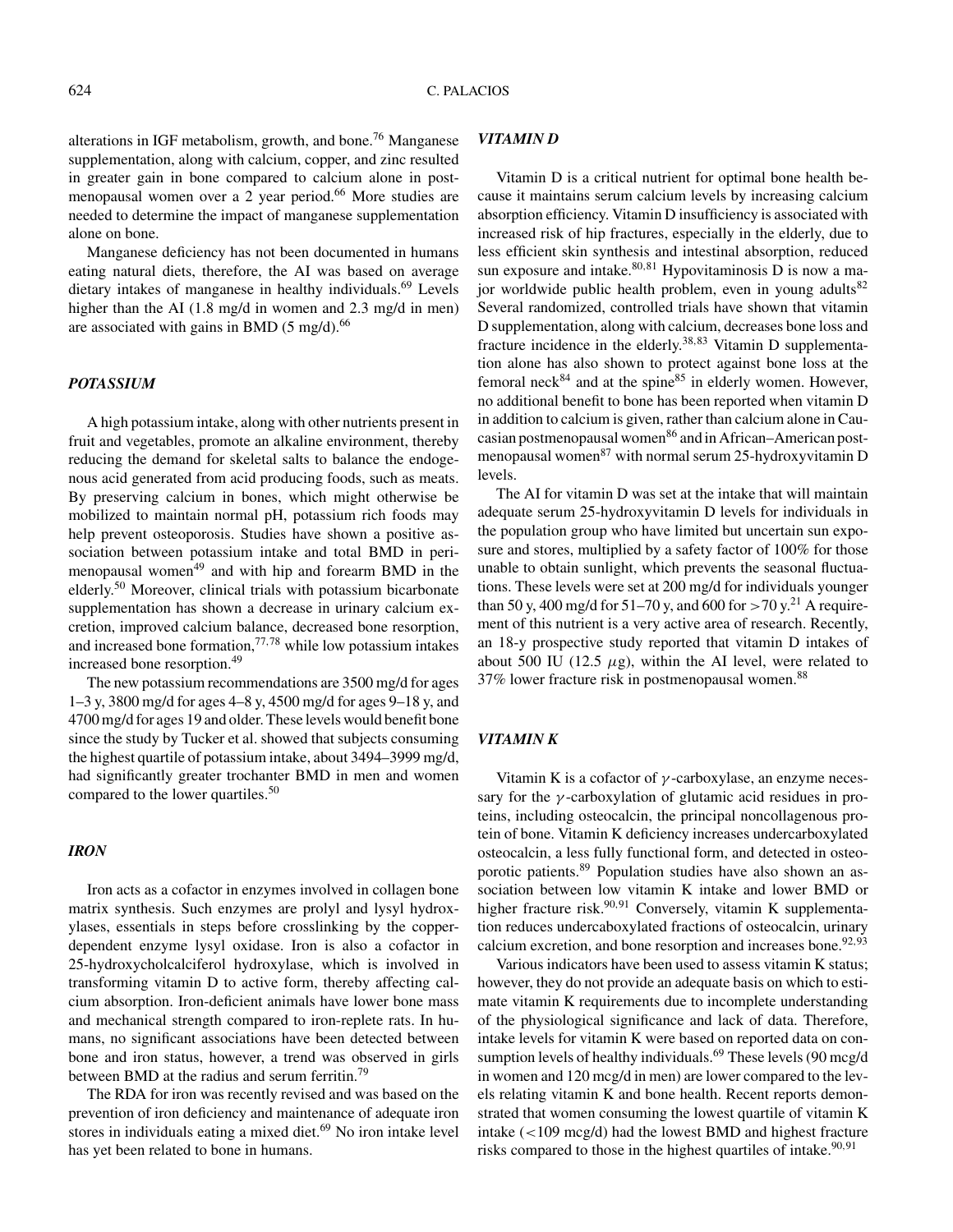#### *VITAMIN C*

Vitamin C is a cofactor in the hydroxylation of lysine and proline, and therefore is required in the cross-linking of collagen fibrils in bone. Vitamin C stimulates alkaline phosphatase activity, a marker for osteoblast formation. Several studies have reported a beneficial effect of vitamin C intake on BMD in children,  $94$ early post-menopausal women consuming at least 500 mg of calcium,  $95$  and in post-menopausal women.  $96$ 

The RDA for vitamin C was recently increased to 75 mg/d in women and 90 mg/d in men. $\frac{97}{7}$  It is still based primarily on the prevention of deficiency, rather than the prevention of chronic disease and the promotion of optimum health. However, intakes higher than the RDAs have been related to better bone health. In postmenopausal women greater BMD was reported as vitamin C intake from supplements increased from  $0,500$  and  $1000$  mg/d.<sup>96</sup>

#### *VITAMIN A*

Vitamin A is essential in the bone remodeling process because osteoblasts and osteoclasts have nuclear receptors for retinoic acid. Vitamin A deficiency in animals leads to morphological changes in bone by increasing bone thickness. However, excess vitamin A intakes from retinol and serum retinol are related to lower BMD and higher fracture risk,<sup>98,99</sup> but low intakes as well.<sup>100</sup>

The latest RDA was based on the amount needed to ensure adequate stores of vitamin A in the body to support normal reproductive and immune function, gene expression, and vision.<sup>69</sup> It has been shown recently that vitamin A intake close to current recommendations (2333 IU in women and 3000 IU in men) is associated with peak BMD and bone maintenance.<sup>100</sup>

# *B VITAMINS*

Although the B vitamins, thiamin, riboflavin, and niacin, do not have a direct role on bone metabolism, these may be important indirectly by their role in energy metabolism. Riboflavin has been associated with bone in Japanese women.<sup>101</sup> Niacin has been also found to be positively related to BMD at the calcaneus in pre-menopausal women.<sup>102</sup> In addition, thiamin intake was found significantly lower in hip fracture patients compared with age-matched counterparts.<sup>103</sup>

Vitamin  $B_6$  is an essential cofactor for the enzyme ornithine decarboxylase, which is involved in osteoblast NADPH concentrations. NADPH is essential for the vitamin K cycle; therefore, it is possible that vitamin  $B_6$  could modulate the effects of vitamin K on bone metabolism. Studies in animals show that vitamin B6 deficiency appears to impair bone mechanical performance. In humans, hip fracture patients had significantly lower vitamin  $B_6$  intake compared to those without fractures.<sup>103</sup>

Folic acid acts as a coenzyme mediating the transfer of onecarbon units in a variety of reactions critical to the metabolism of nucleic and amino acids. A 4-yr clinical trial in postmenopausal women found folate significantly correlated with changes in radius BMC.<sup>104</sup>

Vitamin  $B_{12}$  is important for osteoblast function, by acting as a cofactor on osteoblast-related proteins, such as bone alkaline phosphatase and osteocalcin. Vitamin B12 also is involved in iron metabolism, which is also involved in bone formation (above). In vitro studies have shown that vitamin  $B_{12}$  deficiency suppressed activity of osteoblasts. Studies have shown that osteoporosis occurred more often among men and women with marginal or deficient vitamin  $B_{12}$  status compared to those with a normal status.105,<sup>106</sup>

The RDA of thiamin, riboflavin, and niacin was set to prevent deficiency. For vitamin  $B_6$ , requirements were set by primarily to maintain an adequate plasma pyridoxal phosphate concentration. For folate, the most recent RDA was based primarily on the adequacy of red blood cell folate concentrations at different levels of folate intake, which have been shown to correlate with liver folate stores. For vitamin  $B_{12}$ , the RDA was set to maintain the hematological status and serum  $B_{12}$ values. There is little evidence to determine the appropriateness of these B vitamins' recommended levels for optimal bone health.

## *CONCLUSIONS*

Bone is strongly influenced by the intake of several nutrients. Not only the traditional nutrients related to bone, e.g. calcium, protein, phosphorus, magnesium, vitamin D, and fluoride, are important in bone health, but also several other vitamins and minerals. The recommended levels of many of these nutrients are not optimal for bone health. Several recent epidemiological studies and clinical trials have reported higher intake levels of some of these nutrients for building bone mass, preventing bone loss and fractures, and decreasing bone resorption and/or increasing bone formation. Such nutrients include zinc, copper, manganese, vitamin K, and vitamin C. Other nutrients, including iron, boron, thiamin, riboflavin, niacin, vitamins  $B_6$  and  $B_{12}$ , and folate need to be further studied to assess the appropriateness of the current recommendations to bone health.

These nutrients are found in a variety of foods. Dairy products provide ample calcium, as well as protein, vitamin D, phosphorus, potassium, magnesium, and zinc. Calcium is also found in green leafy vegetables, such as bok choy, broccoli, collard, and kale, which also provide magnesium, potassium, boron, vitamins K, A, and C. Fruits and vegetables provide magnesium, boron, vitamins K, A, and C. In addition, they promote an alkaline environment, thereby reducing the demand for skeletal salts to balance the acid generated from meats. Legumes and whole-grain products provide phosphorus, potassium, magnesium, manganese, zinc, copper, and vitamin K. In addition, beef, fish, or poultry, and nuts and seeds are good sources of protein, zinc, magnesium, copper, phosphorus, manganese, and iron.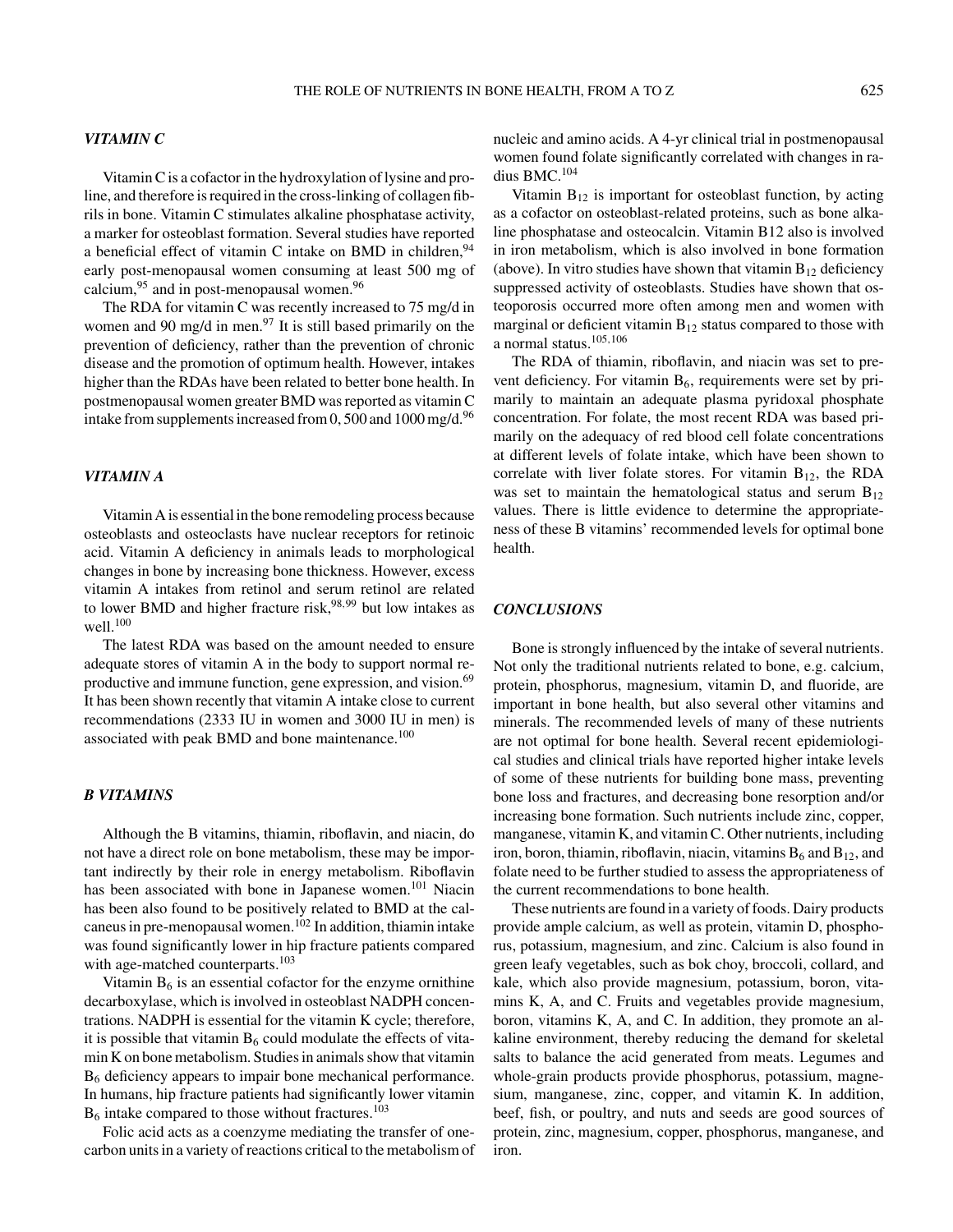# *REFERENCES*

- [1] National Osteoporosis Foundation. 2002. America's Bone Health: The State of Osteoporosis and Low Bone Mass in Our Nation. Washington, DC.
- [2] Food and Nutrition Board. 1997. Standing Committee on the Scientific Evaluation of Dietary Reference Intake, Institute of Medicine, Dietary Reference Intake (DRI). Washington DC: National Academy Press.
- [3] Heaney, R.P. 1993. Nutritional factors in osteoporosis. *Ann. Rev. Nutr.*, **13**:287–316.
- [4] Feskanich, D., Willett, W.C., Stampfer, M.J., and Colditz, G.A. 1996. Protein consumption and bone fractures in women. *Am. J. Epidemiol.*, **143**:472–479.
- [5] Kerstetter, J.E., and Allen, L.H. 1994. Protein intake and calcium homeostasis. *Adv. Nutr. Res.*, **9**:167–181.
- [6] Roughead, Z.K., Johnson, L.K., Lykken, G.I., and Hunt, J.R. 2003. Controlled high meat diets do not affect calcium retention or indices of bone status in healthy postmenopausal women. *J. Nutr.*, **133**:1020–1026.
- [7] Dawson-Hughes, B. 2003. Interaction of dietary calcium and protein in bone health in humans. *J. Nutr.*, **133**:852S–854S.
- [8] Cadogan, J., Blumsohn, A., Barker, M.E., and Eastell, R. 1998. A longitudinal study of bone gain in pubertal girls: Anthropometric and biochemical correlates. *J. Bone Miner. Res.*, **13**:1602–1612.
- [9] Munger, R.G., Cerhan, J.R., and Chiu, B.C. 1999. Prospective study of dietary protein intake and risk of hip fracture in postmenopausal women. *Am. J. Clin. Nutr.*, **69**:147–152.
- [10] Hannan, M.T., Tucker, K.L., Dawson-Hughes, B., Cupples, L.A., Felson, D.T., and Kiel, D.P. 2000. Effect of dietary protein on bone loss in elderly men and women: The Framingham Osteoporosis Study. *J. Bone Miner. Res.*, **15**:2504–2512.
- [11] Schurch, M.A., Rizzoli, R., Slosman, D., Vadas, L., Vergnaud, P., and Bonjour, J.P. 1998. Protein supplements increase serum insulin-like growth factor-I levels and attenuate proximal femur bone loss in patients with recent hip fracture. A randomized, double-blind, placebo-controlled trial. *Ann. Intern. Med.*, **128**:801–809.
- [12] Food and Nutrition Board. 2002. Standing Committee on the Scientific Evaluation of Dietary Reference Intake, Institute of Medicine, Dietary Reference Intakes for Energy, Carbohydrate, Fiber, Fat, Fatty Acids, Cholesterol, Protein, and Amino Acids (Macronutrients). Washington, D.C.: National Academy Press.
- [13] Kerstetter, J.E., Mitnick, M.E., Gundberg, C.M., Caseria, D.M., Ellison, A.F., Carpenter, T.O., and Insogna, K.L. 1999. Changes in bone turnover in young women consuming different levels of dietary protein. *J. Clin. Endocrinol. Metab.*, **84**:1052–1055.
- [14] Johnston, C.C., Jr., Miller, J.Z., Slemenda, C.W., Reister, T.K., Hui, S., Christian, J.C., and Peacock, M. 1992. Calcium supplementation and increases in bone mineral density in children. *N. Engl. J. Med.*, **327**:82–87.
- [15] Lloyd, T., Andon, M.B., Rollings, N., Martel, J.K., Landis, J.R., Demers, L.M., Eggli, D.F., Kieselhorst, K., and Kulin, H.E. 1993. Calcium supplementation and bone mineral density in adolescent girls. *JAMA*, **270**:841– 844.
- [16] Reid, I.R., Ames, R.W., Evans, M.C., Gamble, G.D., and Sharpe, S.J. 1995. Long-term effects of calcium supplementation on bone loss and fractures in postmenopausal women: A randomized controlled trial. *Am. J. Med.*, **98**:331–335.
- [17] Dawson-Hughes, B., Dallal, G.E., Krall, E.A., Sadowski, L., Sahyoun, N., and Tannenbaum, S. 1990. A controlled trial of the effect of calcium supplementation on bone density in postmenopausal women. *N. Engl. J. Med.*, **323**:878–883.
- [18] Heaney, R.P. 2000. Calcium, dairy products and osteoporosis. *J. Am. Coll. Nutr.*, **19**:83S–99S.
- [19] Cumming, R.G., and Nevitt, M.C. 1997. Calcium for prevention of osteoporotic fractures in postmenopausal women. *J. Bone Miner. Res.*, **12**:1321–1329.
- [20] Shea, B., Wells, G., Cranney, A., Zytaruk, N., Robinson, V., Griffith, L., Ortiz, Z., Peterson, J., Adachi, J., Tugwell, P., and Guyatt, G. 2002.

Meta-analyses of therapies for postmenopausal osteoporosis. VII. Metaanalysis of calcium supplementation for the prevention of postmenopausal osteoporosis. *Endocr. Rev.*, **23**:552–559.

- [21] Food and Nutrition Board. 1997. Standing Committee on the Scientific Evaluation of Dietary Reference Intake, Institute of Medicine, Dietary Reference Intakes for Calcium, Phosphorus, Magnesium, Vitamin D, Fluoride. Washington DC: National Academy Press.
- [22] Jackman, L.A., Millane, S.S., Martin, B.R., Wood, O.B., McCabe, G.P., Peacock, M., and Weaver, C.M. 1997. Calcium retention in relation to calcium intake and postmenarcheal age in adolescent females. *Am. J. Clin. Nutr.*, **66**:327–333.
- [23] Martin, A.D., Bailey, D.A., McKay, H.A., and Whiting, S. 1997. Bone mineral and calcium accretion during puberty. *Am. J. Clin. Nutr.*, **66**:611– 615.
- [24] Matkovic, V., Fontana, D., Tominac, C., Goel, P., and Chesnut, C.H., III. 1990. Factors that influence peak bone mass formation: A study of calcium balance and the inheritance of bone mass in adolescent females. *Am. J. Clin. Nutr.*, **52**:878–888.
- [25] Chan, G.M., Hoffman, K., and McMurry, M. 1995. Effects of dairy products on bone and body composition in pubertal girls. *J. Pediatr.*, **126**:551– 556.
- [26] Matkovic, V., Jelic, T., Wardlaw, G.M., Ilich, J.Z., Goel, P.K., Wright, J.K., Andon, M.B., Smith, K.T., and Heaney, R.P. 1994. Timing of peak bone mass in Caucasian females and its implication for the prevention of osteoporosis. Inference from a cross-sectional model. *J. Clin. Invest.*, **93**:799–808.
- [27] Matkovic, V. and Heaney, R.P. 1992. Calcium balance during human growth: Evidence for threshold behavior. *Am. J. Clin. Nutr.*, **55**:992–996.
- [28] Heaney, R.P., Recker, R.R., and Saville, P.D. 1978. Menopausal changes in calcium balance performance. *J. Lab. Clin. Med.*, **92**:953–963.
- [29] Elders, P.J., Lips, P., Netelenbos, J.C., van Ginkel, F.C., Khoe, E., van der Vijgh, W.J., and van der Stelt, P.F. 1994. Long-term effect of calcium supplementation on bone loss in perimenopausal women. *J. Bone Miner. Res.*, **9**:963–970.
- [30] Spencer, H., Kramer, L., Lesniak, M., De, B.M., Norris, C., Osis, D. 1984. Calcium requirements in humans. Report of original data and a review. *Clin. Orthop. Relat. Res.*, **40**:270–280.
- [31] Heaney, R.P. and Recker, R.R. 1982. Effects of nitrogen, phosphorus, and caffeine on calcium balance in women. *J. Lab. Clin. Med.*, **99**:46–55.
- [32] Heaney, R.P., Recker, R.R., and Saville, P.D. 1977. Calcium balance and calcium requirements in middle-aged women. *Am. J. Clin. Nutr.*, **30**:1603– 1611.
- [33] Ohlson, M.A., Brewer, W.D., Jackson, L., Swanson, P.P., Roberts, P.H., Mangel, M., Leverton, R.M., Chaloupka, M., Gram, M.R., Reynolds, M.S., and Lutz, R. 1952. Intakes and retentions of nitrogen, calcium and phosphorus by 136 women between 30 and 85 years of age. *Fed. Proc.*, **11**:775–783.
- [34] Aloia, J.F., Vaswani, A., Yeh, J.K., Ross, P.L., Flaster, E., and Dilmanian, F.A. 1994. Calcium supplementation with and without hormone replacement therapy to prevent postmenopausal bone loss. *Ann. Intern. Med.*, **120**:97–103.
- [35] Elders, P.J., Netelenbos, J.C., Lips, P., van Ginkel, F.C., Khoe, E., Leeuwenkamp, O.R., Hackeng, W.H., and van der Stelt, P.F. 1991. Calcium supplementation reduces vertebral bone loss in perimenopausal women: A controlled trial in 248 women between 46 and 55 years of age. *J. Clin. Endocrinol. Metab.*, **73**:533–540.
- [36] Prince, R., Devine, A., Dick, I., Criddle, A., Kerr, D., Kent, N., Price, R., and Randell, A. 1995. The effects of calcium supplementation (milk powder or tablets) and exercise on bone density in postmenopausal women. *J. Bone Miner. Res.*, **10**:1068–1075.
- [37] Chapuy, M.C., Arlot, M.E., Duboeuf, F., Brun, J., Crouzet, B., Arnaud, S., Delmas, P.D., and Meunier, P.J. 1992. *Vitamin D3 and calcium* to prevent hip fractures in the elderly women. *N. Engl. J. Med.*, **327**:1637–1642.
- [38] Dawson-Hughes, B., Harris, S.S., Krall, E.A., and Dallal, G.E. 1997. Effect of calcium and vitamin D supplementation on bone density in men and women 65 years of age or older. *N. Engl. J. Med*, **337**:670–676.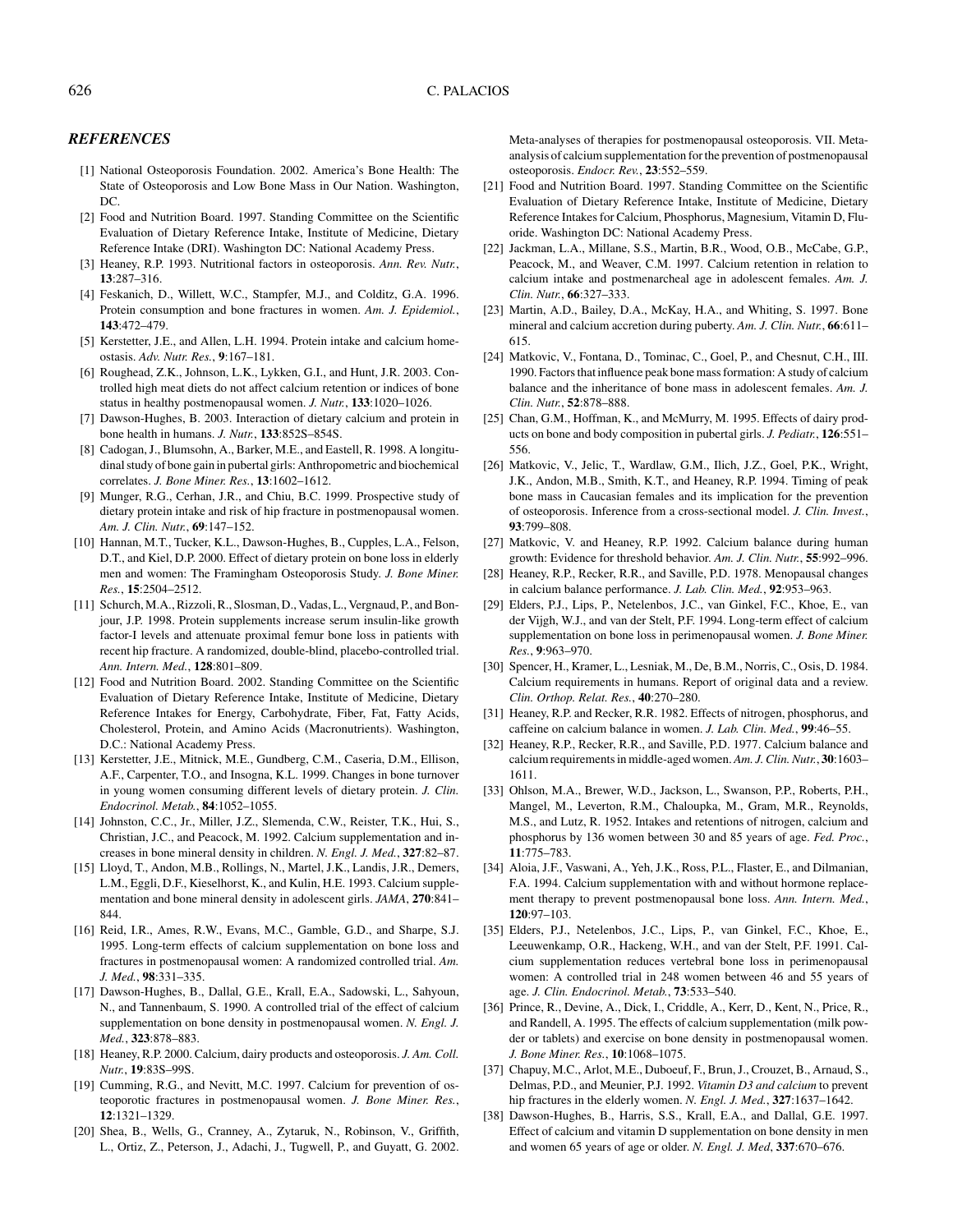- [39] Calvo, M.S., Kumar, R., and Heath, H. 1990. Persistently elevated parathyroid hormone secretion and action in young women after four weeks of ingesting high phosphorus, low calcium diets. *J.Clin. Endocrinol. Metab.*, **70**:1334–1340.
- [40] Barger-Lux, M.J., Heaney, R.P., Lanspa, S.J., Healy, J.C., and DeLuca, H.F. 1995. An investigation of sources of variation in calcium absorption efficiency. *J. Clin. Endocrinol. Metab.*, **80**:406–411.
- [41] Heaney, R.P., and Recker, R.R. 1987. Calcium supplements: Anion effects. *Bone Miner.*, **2**:433–439.
- [42] Wyshak, G., Frisch, R.E., Albright, T.E., Albright, N.L., Schiff, I., and Witschi, J. 1989. Nonalcoholic carbonated beverage consumption and bone fractures among women former college athletes. *J. Orthop. Res.*, **7**:91–99.
- [43] Petridou, E., Karpathios, T., Dessypris, N., Simou, E., and Trichopoulos, D. 1997. The role of dairy products and non alcoholic beverages in bone fractures among schoolage children. *Scand. J. Soc. Med.*, **25**:119–125.
- [44] Heaney, R.P., and Rafferty, K. 2001. Carbonated beverages and urinary calcium excretion. *Am. J. Clin. Nutr.*, **74**:343–347.
- [45] Spencer, H., Menczel, J., Lewin, I., and Samachson, J. 1965. Effect of high phosphorus intake on calcium and phosphorus metabolism in man. *J. Nutr.*, **86**:125–132.
- [46] Heaney, R.P. 2000. Dietary protein and phosphorus do not affect calcium absorption. *Am. J. Clin. Nutr.*, **72**:758–761.
- [47] Fatemi, S., Ryzen, E., Flores, J., Endres, D.B., and Rude, R.K. 1991. Effect of experimental human magnesium depletion on parathyroid hormone secretion and 1,25-dihydroxyvitamin D metabolism. *J. Clin. Endocrinol. Metab.*, **73**:1067–1072.
- [48] Lewis, N.M., Marcus, M.S., Behling, A.R., and Greger, J.L. 1989. Calcium supplements and milk: Effects on acid-base balance and on retention of calcium, magnesium, and phosphorus. *Am. J. Clin. Nutr.*, **49**:527–533.
- [49] New, S.A., Robins, S.P., Campbell, M.K., Martin, J.C., Garton, M.J., Bolton-Smith, C., Grubb, D.A., Lee, S.J., and Reid, D.M. 2000. Dietary influences on bone mass and bone metabolism: Further evidence of a positive link between fruit and vegetable consumption and bone health? *Am. J. Clin. Nutr.*, **71**:142–151.
- [50] Tucker, K.L., Hannan, M.T., Chen, H., Cupples, L.A., Wilson, P.W., and Kiel, D.P. 1999. Potassium, magnesium, and fruit and vegetable intakes are associated with greater bone mineral density in elderly men and women. *Am. J. Clin. Nutr.*, **69**:727–736.
- [51] Sojka, J.E., and Weaver, C.M. 1995. Magnesium supplementation and osteoporosis. *Nutr. Rev.*, **53**:71–74.
- [52] Stendig-Lindberg, G., Tepper, R., and Leichter, I. 1993. Trabecular bone density in a two year controlled trial of peroral magnesium in osteoporosis. *Magnes. Res.*, **6**:155–163.
- [53] Abraham, G.E., and Grewal, H. 1990. A total dietary program emphasizing magnesium instead of calcium. Effect on the mineral density of calcaneous bone in postmenopausal women on hormonal therapy. *J. Reprod. Med.*, **35**:503–507.
- [54] Dimai, H.P., Porta, S., Wirnsberger, G., Lindschinger, M., Pamperl, I., Dobnig, H., Wilders-Truschnig, M., and Lau, K.H. 1998. Daily oral magnesium supplementation suppresses bone turnover in young adult males. *J. Clin. Endocrinol. Metab.*, **83**:2742–2748.
- [55] Jackson, R.D., Bassford, T., and Cauley, J. 2002. The impact of magnesium intake on fractures: Results from the Women's Health Initiative Observational Study. Presented at the American Society for Bone and Mineral Research, held in Minneapolis, MN., *J. Bone Miner. Res.*, 1089.
- [56] Li, Y., Liang, C., Slemenda, C.W., Ji, R., Sun, S., Cao, J., Emsley, C.L., Ma, F., Wu, Y., Ying, P., Zhang, Y., Gao, S., Zhang, W., Katz, B.P., Niu, S., Cao, S., and Johnston, C.C., Jr. 2001. Effect of long-term exposure to fluoride in drinking water on risks of bone fractures. *J Bone Miner. Res*, **16**:932–939.
- [57] Lehmann, R., Wapniarz, M., Hofmann, B., Pieper, B., Haubitz, I., and Allolio, B. 1998. Drinking water fluoridation: Bone mineral density and hip fracture incidence. *Bone*, **22**:273–278.
- [58] Meunier, P.J., Sebert, J.L., Reginster, J.Y., Briancon, D., Appelboom, T., Netter, P., Loeb, G., Rouillon, A., Barry, S., Evreux, J.C., Avouac, B., and

Marchandise, X. 1998. Fluoride salts are no better at preventing new vertebral fractures than calcium-vitamin D in postmenopausal osteoporosis: The FAVOStudy. *Osteoporos. Int.*, **8**:4–12.

- [59] Riggs, B.L., Hodgson, S.F., O'Fallon, W.M., Chao, E.Y., Wahner, H.W., Muhs, J.M., Cedel, S.L., and Melton, L.J., III. 1990. Effect of fluoride treatment on the fracture rate in postmenopausal women with osteoporosis. *N. Engl. J. Med.*, **322**:802–809.
- [60] Reginster, J.Y., Meurmans, L., Zegels, B., Rovati, L.C., Minne, H.W., Giacovelli, G., Taquet, A.N., Setnikar, I., Collette, J., and Gosset, C. 1998. The effect of sodium monofluorophosphate plus calcium on vertebral fracture rate in postmenopausal women with moderate osteoporosis. A randomized, controlled trial. *Ann. Intern. Med.*, **129**:1–8.
- [61] Ringe, J.D., Kipshoven, C., Coster, A., and Umbach, R. 1999. Therapy of established postmenopausal osteoporosis with monofluorophosphate plus calcium: Dose-related effects on bone density and fracture rate. *Osteoporos. Int.*, **9**:171–178.
- [62] Lan, C.F., Lin, I.F., and Wang, S.J. 1995. Fluoride in drinking water and the bone mineral density of women in Taiwan.*Int. J. Epidemiol.*, **24**:1182– 1187.
- [63] Relea, P., Revilla, M., Ripoll, E., Arribas, I., Villa, L.F., and Rico, H. 1995. Zinc, biochemical markers of nutrition, and type I osteoporosis. *Age Ageing*, **24**:303–307.
- [64] Atik, O.S., Zinc and senile osteoporosis. 1983. *J. Am. Geriatr. Soc.*, **31**:790–791.
- [65] de Jong, N., Gibson, R.S., Thomson, C.D., Ferguson, E.L., McKenzie, J.E., Green, T.J., and Horwath, C.C. 2001. Selenium and zinc status are suboptimal in a sample of older New Zealand women in a communitybased study. *J. Nutr.*, **131**:2677–2684.
- [66] Strause, L., Saltman, P., Smith, K.T., Bracker, M., and Andon, M.B. 1994. Spinal bone loss in postmenopausal women supplemented with calcium and trace minerals. *J. Nutr.*, **124**:1060–1064.
- [67] Yang, Y.X., Han, J.H., Shao, X.P., He, M., Bian, L.H., Wang, Z., Wang, G.D., and Men, J.H. 2002. Effect of micronutrient supplementation on the growth of preschool children in China.*Biomed. Environ. Sci.*, **15**:196–202.
- [68] Doherty, C.P., Crofton, P.M., Sarkar, M.A., Shakur, M.S., Wade, J.C., Kelnar, C.J., Elmlinger, M.W., Ranke, M.B., and Cutting, W.A. 2002. Malnutrition, zinc supplementation and catch-up growth: Changes in insulin-like growth factor I, its binding proteins, bone formation and collagen turnover. *Clin. Endocrinol. (Oxf)*, **57**:391–399.
- [69] Food and Nutrition Board. 2002. Standing Committee on the Scientific Evaluation of Dietary Reference Intake, Institute of Medicine, Dietary Reference Intakes for Vitamin A, Vitamin K, Arsenic, Boron, Chromium, Copper, Iodine, Iron, Manganese, Molybdenum, Nickel, Silicon, Vanadium, and Zinc. Washington, D.C.: National Academy Press.
- [70] Jonas, J., Burns, J., Abel, E.W., Cresswell, M.J., Strain, J.J., and Paterson, C.R. 1993. Impaired mechanical strength of bone in experimental copper deficiency. *Ann. Nutr. Metab.*, **37**:245–252.
- [71] Eaton-Evans, J. Mcllrath, E.M., Jackson, W.E., McCartney, H., and Strain, J.J. 2003. Copper supplementation and the maintenance of bone mineral density in middle-aged women. *The Journal of Trace Elements in Experimental Medicine*, **9**:87–94.
- [72] Nielsen, F.H., Hunt, C.D., Mullen, L.M., and Hunt, J.R. 1987. Effect of dietary boron on mineral, estrogen, and testosterone metabolism in postmenopausal women. *Faseb. J.*, **1**:394–397.
- [73] Beattie, J.H., and Peace, H.S. 1993. The influence of a low-boron diet and boron supplementation on bone, major mineral and sex steroid metabolism in postmenopausal women. *Br. J. Nutr.*, **69**:871–884.
- [74] Meacham, S.L., Taper, L.J., and Volpe, S.L. 1994. Effects of boron supplementation on bone mineral density and dietary, blood, and urinary calcium, phosphorus, magnesium, and boron in female athletes. *Environ. Health Perspect.*, **102 Suppl 7**:79–82.
- [75] Hunt, C.D. 1994. The biochemical effects of physiologic amounts of dietary boron in animal nutrition models. *Environ. Health Perspect.*, **102 Suppl 7**:35–43.
- [76] Clegg, M.S., Donovan, S.M., Monaco, M.H., Baly, D.L., Ensunsa, J.L., and Keen, C.L. 1998. The influence of manganese deficiency on serum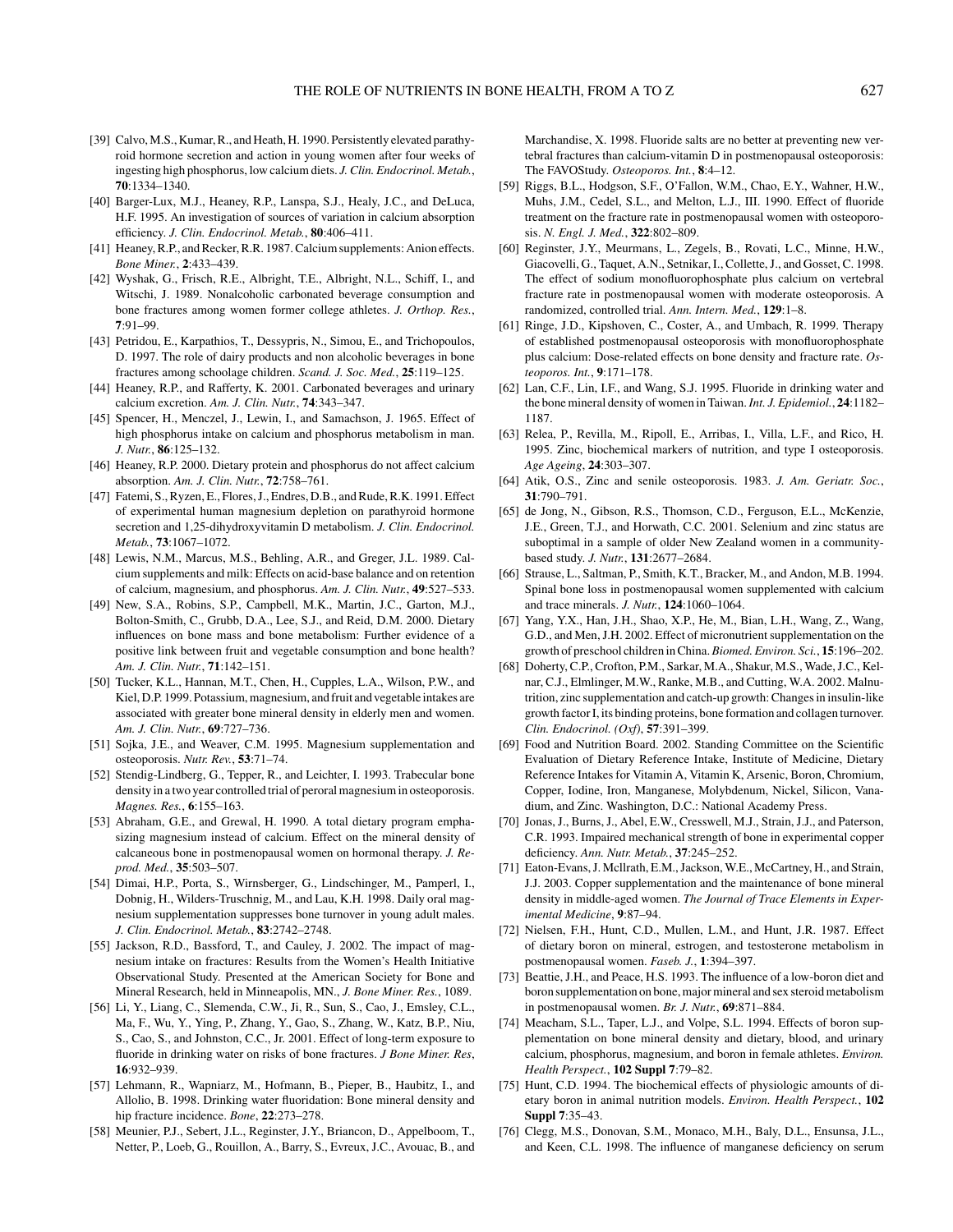IGF-1 and IGF binding proteins in the male rat. *Proc. Soc. Exp. Biol. Med.*, **219**:41–47.

- [77] Lemann, J., Jr., Pleuss, J.A., Gray, R.W., and Hoffmann, R.G. 1991. Potassium administration reduces and potassium deprivation increases urinary calcium excretion in healthy adults [corrected]. *Kidney Int.*, **39**:973–983.
- [78] Lemann, J., Jr., Pleuss, J.A., and Gray, R.W. 1993. Potassium causes calcium retention in healthy adults. *J. Nutr.*, **123**:1623–1626.
- [79] Ilich-Ernst, J.Z., McKenna, A.A., Badenhop, N.E., Clairmont, A.C., Andon, M.B., Nahhas, R.W., Goel, P., and Matkovic, V. 1998. Iron status, menarche, and calcium supplementation in adolescent girls. *Am. J. Clin. Nutr.*, **68**:880–887.
- [80] Holick, M.F. 1996. Vitamin D and bone health. *J. Nutr.*, **126**:1159S– 1164S.
- [81] Sahota, O., Masud, T., San, P., and Hosking, D.J. 1999. Vitamin D insufficiency increases bone turnover markers and enhances bone loss at the hip in patients with established vertebral osteoporosis. *Clin. Endocrinol. (Oxf)*, **51**:217–221.
- [82] Gannage-Yared, M.H., Tohme, A., and Halaby, G. 2001. [Hypovitaminosis D: A major worldwide public health problem]. *Presse Med.*, **30**:653–658.
- [83] Chapuy, M.C., Pamphile, R., Paris, E., Kempf, C., Schlichting, M., Arnaud, S., Garnero, P., and Meunier, P.J. 2002. Combined calcium and vitamin D3 supplementation in elderly women: Confirmation of reversal of secondary hyperparathyroidism and hip fracture risk: The Decalyos II study. *Osteoporos. Int.*, **13**:257–264.
- [84] Ooms, M.E., Roos, J.C., Bezemer, P.D., van der Vijgh, W.J., Bouter, L.M., and Lips, P. 1995. Prevention of bone loss by vitamin D supplementation in elderly women: A randomized double-blind trial. *J. Clin. Endocrinol. Metab.*, **80**:1052–1058.
- [85] Dawson-Hughes, B., Dallal, G.E., Krall, E.A., Harris, S., Sokoll, L.J., and Falconer, G. 1991. Effect of vitamin D supplementation on wintertime and overall bone loss in healthy postmenopausal women. *Ann. Intern. Med.*, **115**:505–512.
- [86] Cooper, L., Clifton-Bligh, P.B., Nery, M.L., Figtree, G., Twigg, S., Hibbert, E., and Robinson, B.G. 2003. Vitamin D supplementation and bone mineral density in early postmenopausal women. *Am. J. Clin. Nutr.*, **77**:1324–1329.
- [87] Aloia, J.F., Talwar, S.A., Pollack, S., and Yeh, J. 2005. A randomized controlled trial of vitamin D3 supplementation in African American women. *Arch. Intern. Med.*, **165**:1618–1623.
- [88] Feskanich, D., Willett, W.C., and Colditz, G.A. 2003. Calcium, vitamin D, milk consumption, and hip fractures: A prospective study among postmenopausal women. *Am. J. Clin. Nutr.*, **77**:504–511.
- [89] Szulc, P., Chapuy, M.C., Meunier, P.J., and Delmas, P.D. 1996. Serum undercarboxylated osteocalcin is a marker of the risk of hip fracture: A three year follow-up study. *Bone*, **18**:487–488.
- [90] Booth, S.L., Broe, K.E., Gagnon, D.R., Tucker, K.L., Hannan, M.T., McLean, R.R., Dawson-Hughes, B., Wilson, P.W., Cupples, L.A., and Kiel, D.P. 2003. Vitamin K intake and bone mineral density in women and men. *Am. J. Clin. Nutr.*, **77**:512–516.
- [91] Feskanich, D., Weber, P., Willett, W.C., Rockett, H., Booth, S.L., and Colditz, G.A. 1999. Vitamin K intake and hip fractures in women: A prospective study. *Am. J. Clin. Nutr.*, **69**:74–79.
- [92] Braam, L.A., Knapen, M.H., Geusens, P., Brouns, F., Hamulyak, K., Gerichhausen, M.J., and Vermeer, C. 2003. Vitamin K1 supplementation retards bone loss in postmenopausal women between 50 and 60 years of age. *Calcif. Tissue Int.*, **73**:21–26.
- [93] Shiraki, M., Shiraki, Y., Aoki, C., and Miura, M. 2000. Vitamin K2 (menatetrenone) effectively prevents fractures and sustains lumbar bone mineral density in osteoporosis. *J. Bone Miner. Res.*, **15**:515–521.
- [94] Gunnes, M., and Lehmann, E.H. 1995. Dietary calcium, saturated fat, fiber and vitamin C as predictors of forearm cortical and trabecular bone mineral density in healthy children and adolescents. *Acta Paediatr.*, **84**:388– 392.
- [95] Hall, S.L., and Greendale, G.A. 1998. The relation of dietary vitamin C intake to bone mineral density: Results from the PEPI study. *Calcif. Tissue Int.*, **63**:183–189.
- [96] Morton, D.J., Barrett-Connor, E.L., and Schneider, D.L. 2001. Vitamin C supplement use and bone mineral density in postmenopausal women. *J. Bone Miner. Res.*, **16**:135–140.
- [97] Food and Nutrition Board. 2000. Standing Committee on the Scientific Evaluation of Dietary Reference Intake, Institute of Medicine, Dietary Reference Intakes for Vitamin C, Vitamin E, Selenium, and Carotenoids. Washington, D.C.: National Academy Press.
- [98] Melhus, H., Michaelsson, K., Kindmark, A., Bergstrom, R., Holmberg, L., Mallmin, H., Wolk, A., and Ljunghall, S. 1998. Excessive dietary intake of vitamin A is associated with reduced bone mineral density and increased risk for hip fracture. *Ann. Intern. Med.*, **129**:770–778.
- [99] Michaelsson, K., Lithell, H., Vessby, B., and Melhus, H. 2003. Serum retinol levels and the risk of fracture. *N. Engl. J. Med.*, **348**:287–294.
- [100] Promislow, J.H., Goodman-Gruen, D., Slymen, D.J., and Barrett-Connor, E. 2002. Retinol intake and bone mineral density in the elderly: The Rancho Bernardo Study. *J. Bone Miner. Res.*, **17**:1349–1358.
- [101] Shono, N., Kugino, K., Yoshida, S., Nakayama, M., Ueno, H., and Nishizumi, M. 1997. [Bone mineral density by ultrasonic measurement in pre- and postmenopausal women–relationship with sex hormones and nutritional states]. *Nippon Eiseigaku Zasshi*, **51**:755–762.
- [102] Sasaki, S., and Yanagibori, R. 2001. Association between current nutrient intakes and bone mineral density at calcaneus in pre- and postmenopausal Japanese women. *J. Nutr. Sci. Vitaminol. (Tokyo)*, **47**:289–294.
- [103] Lumbers, M., New, S.A., Gibson, S., and Murphy, M.C. 2001. Nutritional status in elderly female hip fracture patients: Comparison with an agematched home living group attending day centres.*Br. J. Nutr.*, **85**:733–740.
- [104] Freudenheim, J.L., Johnson, N.E., and Smith, E.L. 1986. Relationships between usual nutrient intake and bone-mineral content of women 35-65 years of age: Longitudinal and cross-sectional analysis. *Am. J. Clin. Nutr.*, **44**:863–876.
- [105] Dhonukshe-Rutten, R.A., Lips, M., de Jong, N., Chin, A.P.M., Hiddink, G.J., van Dusseldorp, M., De Groot, L.C., and van Staveren, W.A. 2003. Vitamin B-12 status is associated with bone mineral content and bone mineral density in frail elderly women but not in men. *J. Nutr.*, **133**:801– 807.
- [106] Tucker, K.L., Hannan, M.T., Qiao, N., Jacques, P.F., Selhub, J., Cupples, L.A., and Kiel, D.P. 2005. Low plasma vitamin B12 is associated with lower BMD: The Framingham Osteoporosis Study. *J. Bone Miner. Res.*, **20**:152–158.